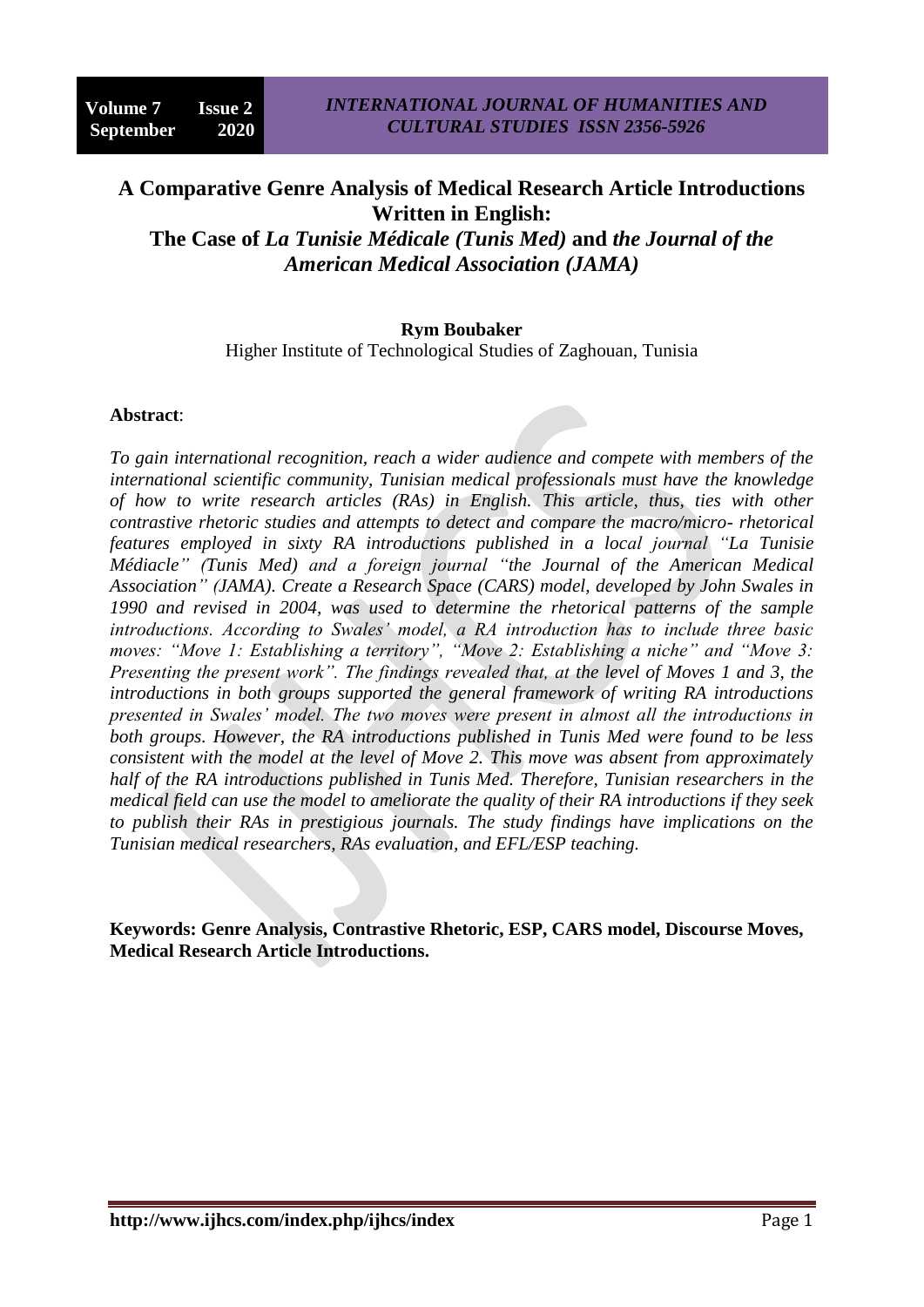#### **1. Introduction 1.1. Background**

Studies of academic discourse have long exhibited an interest in contrastive rhetoric (Casanave, 2004; Connor, 2004). They emphasised the role of culture on the rhetorical organisation of texts. In the RA genre, researchers focused on the degree to which different cultures were influenced by the norms of English research articles (RAs) writing traditions. Some cultures exhibited more influence on the norms of the English RA such as the Czech (Čmejrková, 1996) and Korean (Lee, 2001), and some other cultures were less influenced by English norms such as the Chinese culture (Taylor & Tingguang, 1991). The field of contrastive rhetoric has seen continued development and now includes text linguistics, the analysis of writing as a cultural and educational activity, classroom based studies of writing, and contrastive genre-specific studies (Connor, 2004).

Genre specific studies represent a whole area that is growing continuously. This field emerged due to the increasing need of researchers who are nonnative speakers of English to read, write and interact with research that is written in English (Čmejrková & Danes, 1997; Connor, 2004; Swales, 1990). Some researchers investigated English texts that were written by nonnative speakers of English (Arvay & Tanko, 2004; Shim, 2005). Others conducted studies to compare L1 texts from a given genre to their English counterparts (Jogthong, 2001; Lee, 2001).

A large number of studies on academic writing have been devoted to analyse research articles from a move analysis approach. Move analysis is the identification of move order, move construction, and linguistic features to determine the structure of certain genres. A move is defined as a segment of text that performs a communicative act (Swales, 1990). Moves and Steps are rhetorical constructs that can be realised by a word, phrase, a clause, a sentence or a paragraph or even more depending on the context (Swales, 1990). Move analysis was employed to analyse RAs as a whole (Mirahayuni, 2001) or different parts of RAs like the Introduction section (Jogthong, 2001), Results section (Bruce, 2009), and Discussion section (Fallahi & Erzi, 2003).

# **1.2. Rationale**

This study complies with the field of genre analysis in academic settings. The choice of this field has been derived by two important reasons: First, Swales (1990, 2004) brings to our attention that, to write systematically and effectively, novice researches need toacquire generic knowledge. Second, genre analysis may have pedagogical implications for ESP/EAP teaching (Bhatia, 1993). A system for analysed authentic texts may help students differentiate between different types of texts and provide useful information about the nature of different genres.

The present study seeks to recognise the general structure of medical RAs published in two different cultural contexts. Since each culture has its own different norms, the findings of previous research cannot be generalized to other cultures (Casanave, 2004; Connor, 2002, 2004). Thus, each culture has to be studied in its own right.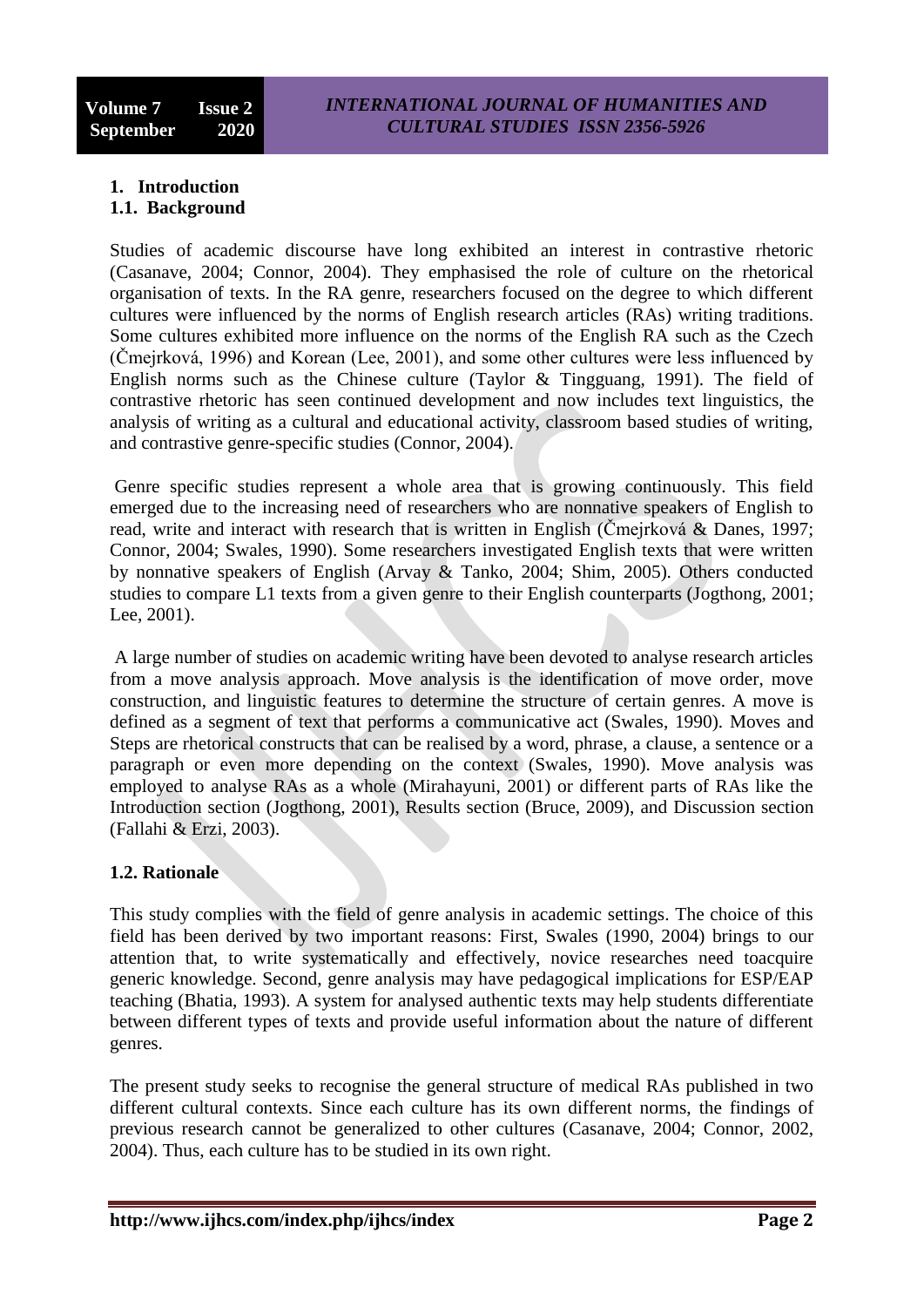Investigating into the domain of RA introductions is due to many reasons: First, when writing introductions, researchers face tremendous difficulties (Swales, 1990). Second, researchers need to ensure the effectiveness of their research article introductions since RA introductions are often used as a criterion for the rejection or the publication of a RA(Swales, 1981). Third, a RA introduction requires a statement about purpose, method, and results. It is, therefore, a conventional structure of organisation (Anthony, 1999).

## **1.3. Statement of the Problem**

Local journals in the medical field do not like to lag behind the worldwide competition of contributing to the development of medical knowledge. They try hard to compete with international journals. A former editor-in-chief of *La Tunisie Médicale* -in the period between 2006, 2009- stated that journal editors strike to increase the number of RAs they publish in English to gain a high reputation in the medical community. He also declared that Tunisian medical professionals have positive attitudes towards publishing papers in English in both local and prestigious journals, with international journals having the highest priority.

This enthusiasm from the part of editors and Tunisian medical professionals is, however, at odds with a serious problem detected in the medical context in Tunisia. In fact, French and Arabic are the only languages utilized in the Tunisian medical context. As far as English is concerned, Tunisian medical students and doctors use English in their academic courses rather than professional careers. Sarsout (2002) carried out a study on the needs analysis of doctors and medical students in Tunisia. The findings of her research revealed that the Tunisian students' and doctors' writing abilities in English are relatively poor. This claim was also supported by the former editor-in -chief of *La Tunisie Médicale*. He stated that the RAs written in English and published in *La Tunisie Médicale* suffer from both linguistic and rhetorical deficiencies.

Another problem faced by Tunisian medical scholars is writing the Introduction and Discussion sections of RAs. The former editor-in-chief of *La Tunisie Médicale* asserted that, compared with the Methods and the Results sections, these two sections are the most problematic parts to write for Tunisian researchers. By the same token, Flowerdew (2001) affirmed that international journal editors consider introduction the most problematic part to write for non-native English writers. Writing the introduction requires innovations, creativity, and objectivity and, thus, tends to reveal the rhetorical strengths and / or weaknesses of the writer more than the Methods and the Results sections.

The above - mentioned problems have directly been dealt with in the present study. This research, thus, ties with other contrastive rhetoric studies and attempts to cover the previously mentioned gaps by detecting the macro/micro- structural rhetoric aspects of RAs published in a local journal "*Tunis Med*" and a foreign journal "*JAMA*". This study will assist medical scholars and novice researchers to write RA introductions that conform to the requirements of the RA genre. Moreover, it will sensitize researchers and students in the medical field to different medical academic writing styles across cultures.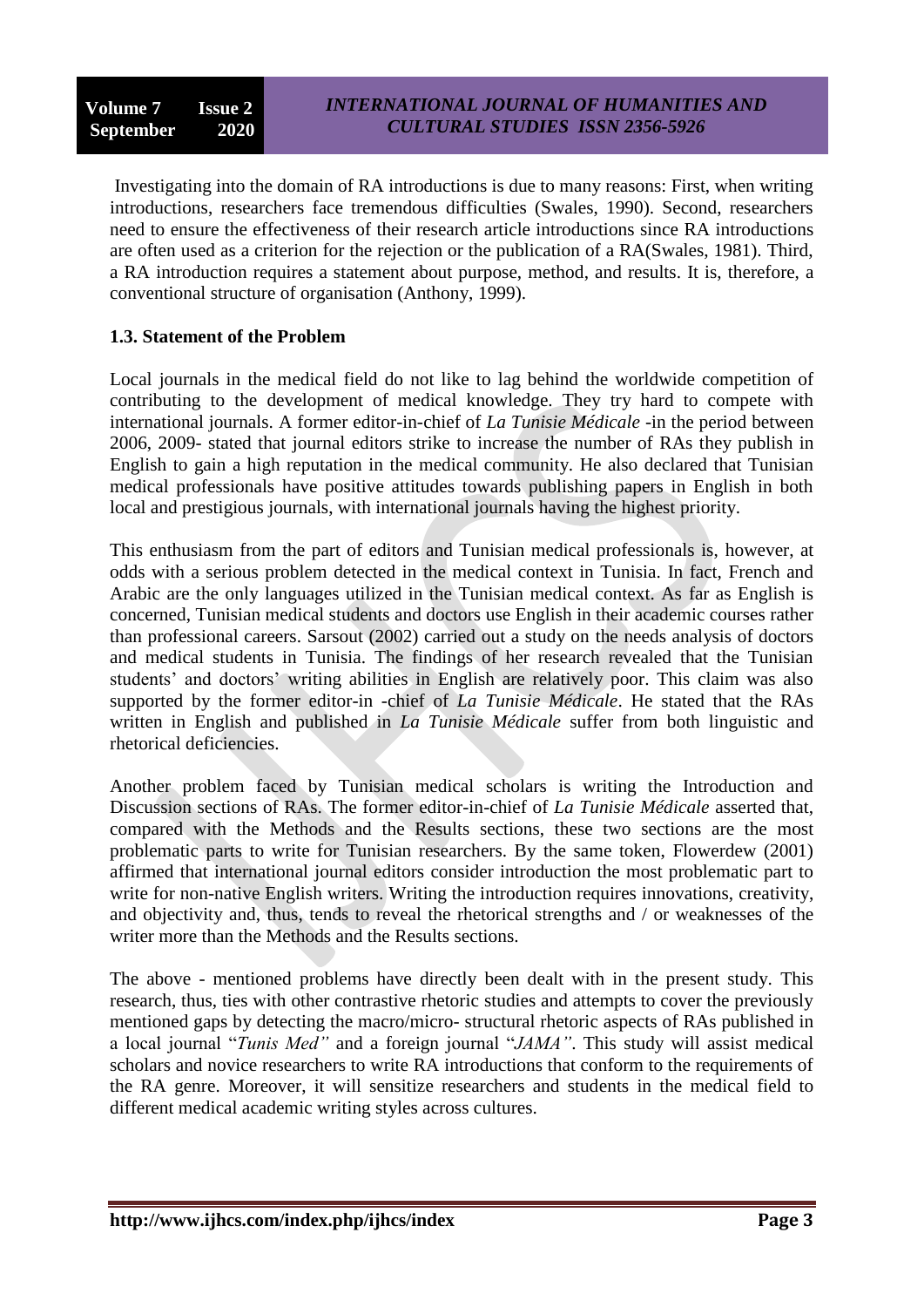### **1.4. Research Questions and Hypotheses**

This study attempts to answer the following research questions:

*Question1:*What is the rhetorical structure of the medical RA introductions written in English and published in *Tunis Med*?

*Question 2:*What is the rhetorical structure of the medical RA introductions written in English and published in *JAMA*?

*Question 3:*Are there significant differences/similarities between the rhetorical structure and the linguistic features employed in the introduction section of the RAs published in *Tunis Med and JAMA* respectively?

#### **2. Theoretical Background**

## **2.1. Move Analysis and Research Articles in English**

A move is defined as a segment of text that performs a communicative act (Swales, 1990). A genre is based on moves with each move points to a basic coherent understanding of the text (Swales, 2004). Move-Steps are rhetorical constructs that can be achieved by a word, phrase, a clause, a sentence or a paragraph or even more depending on the context (Swales, 1990). Moves are common to all genres, although their type and frequency may vary across disciplines (Samraj, 2002). Move analysis is the identification of move order, move construction, and linguistic features to determine the structure of certain genres.

A large number of studies on academic writing have been devoted to the research article genre (Samraj, 2002). Researchers tried to determine the structure, social construction, and historical evolution of the genre of research articles over the last 20 years. Move analysis was employed to analyse RAs as a whole (Mirahayuni, 2001) or different parts of RAs like the Introduction section (Jogthong, 2001; Swales, 1981; 1990; Swales & Najjar, 1987), Results section (Bruce, 2009), and Discussion section (Fallahi & Erzi, 2003). Other researchers focused on particular features of research articles, such as the use of hedging, modality, and reporting verbs (Salager-Meyer, 1994).

#### **2.2. The Create a Research Space (CARS) Model**

Swales' works (1981, 1990, 2004) were of great influence on studies on RA introductions. Swales analysed the rhetorical structure of the introductions section of 48 English RAs. Every 16 articles were selected from three fields: "hard" sciences, "life and health" sciences, and "social" sciences. Swales discovered that it existed a pattern that was common to all RA introductions and consistent across the three selected disciplines. The pattern was then identified as the rhetorical moves of RA introductions.

According to the Create a Research Space (CARS) model, a RA introduction has to include three basic moves: Establishing a territory, establishing a niche, and occupying the niche. For the writer to establish the territory, he needs to indicate the importance of the research topic of the article. To establish a niche, one has to justify the present study. By occupying the niche, the author needs to describe what her/his study is about. Each of these moves is composed of a series of three steps or sub-moves.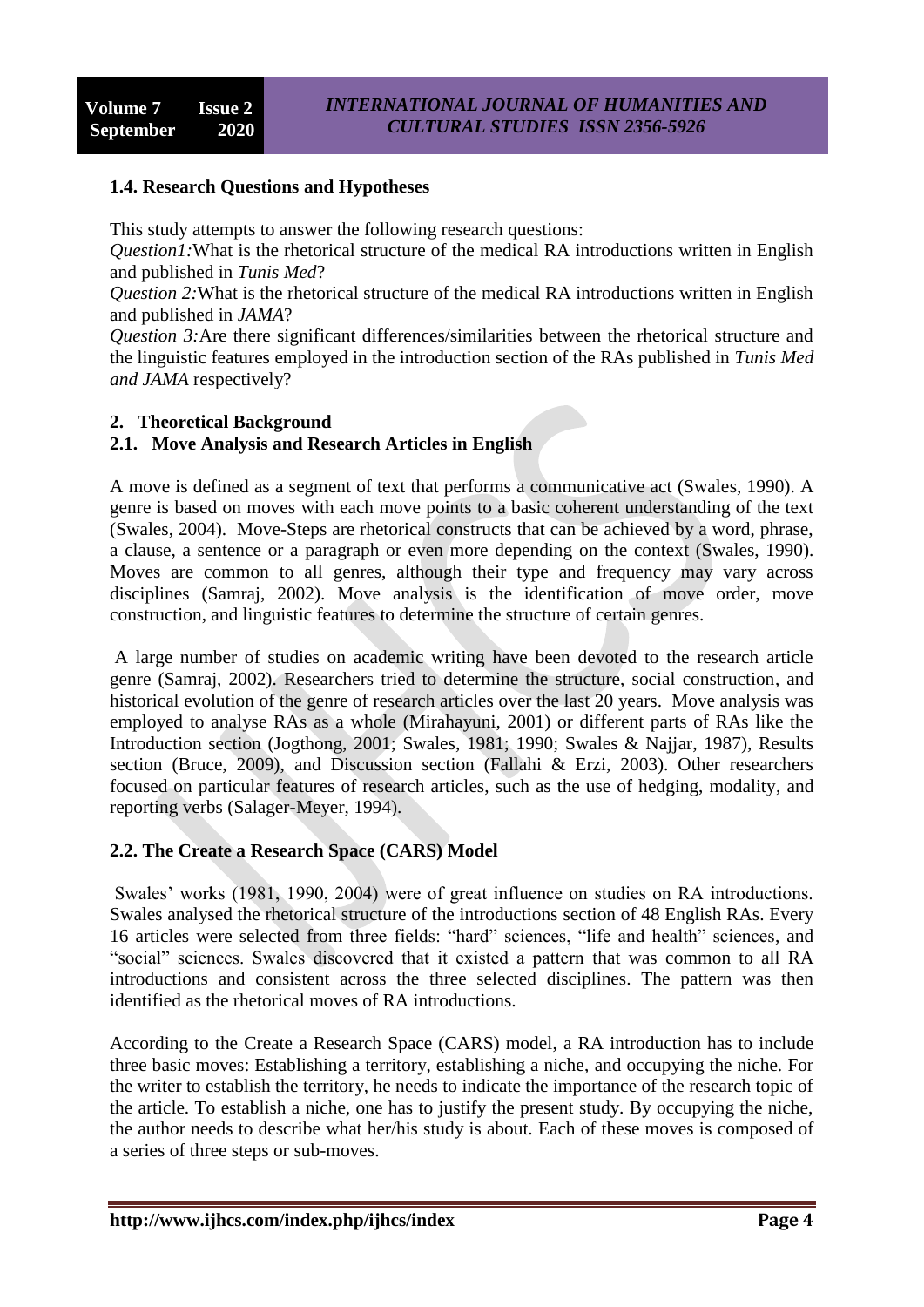Swales' model has succeeded to analyse introductions in different academic disciplines in English as well as other languages (Samraj, 2002; Swales & Najar, 1987). It was also utilised as a tool to carry out cross-cultural studies (Arvay and Tanko, 2004; Connor, 2004; Shim, 2005). Anthony (1999) considered the model as "the strongest descriptions of text structure to date" (p.39). Therefore, it can be applied to analyse the RAs sample of this study. Disciplinary variations have proved to be an important variable. This study will then take into account the importance of disciplinary variations and thus the researcher decided to work on a single discipline which is medicine. The factor of time was also taking into consideration. The RAs chosen are published within 3 years interval.

### **2.3. Research on Medical Writing in the Tunisian Context**

English is taught in Tunisia as a foreign language. It is widely used in the business sectors, science, and technology. Due to the increasing demand for English in the private and public sectors (Daoud, 2007), ESP has become a required subject at various levels of education and vocational training. However; it is important to note that ESP in Tunisia is "largely ad-hoc" (Daoud, 2000, p.77). It lacks in-house materials, local methodologies, and resource and campus prestige (Labassi, 2010).

Many Tunisian scientists consider writing in English problematic. Although they may be proficient in the subject matter of their scientific disciplines, some of them certainly lack linguistic competence in English (Ben Elouidhnine, 2006). Interference from French makes Tunisian scientists opt for some inappropriate syntactic and lexical choices that can affect the quality of their texts (Ben Elouidhnine, 2006; Labassi, 1996). Martinez (2001) stated that French and English languages have different writing patterns. He emphasized that it is important for Francophone researchers to be able to recognize how both styles differ, and be able to deal with this difference when they write in English.

In the Tunisian medical context, Studies have been made to explore the textual sentence-level properties of the Medical RAs genre. Ben Dhia (2004) investigated the use of hedging in medical RAs written by Tunisian medical researchers in two types of journals: a local journal (*La Tunisie Médicale*) and foreign journals (American and British ones). The researcher aimed at determining whether the context of publication affect the use of hedging in RAs. She asserted that Tunisian medical doctors use more hedging devices in foreign journals than in local ones. She concluded that Tunisian doctors do not have a wide repertoire of hedging devices that they can resort to in the English language.

Another study was conducted on medical students' needs analysis. Sarsout (2002) carried out a study to examine the students' and doctors' attitudes towards the teaching of English, their perception of their language problems, needs, wants, and desires. Results showed that medical students have major problems in writing, which may result from the limited need for writing in English in the medical field in Tunisia.

Findings reveal that the Tunisian students' and doctors' writing abilities in English are relatively poor (Sarsout, 2002). Therefore, the knowledge of how to write RAs in English may increase the writing proficiency of Tunisian students and will assist researchers to gain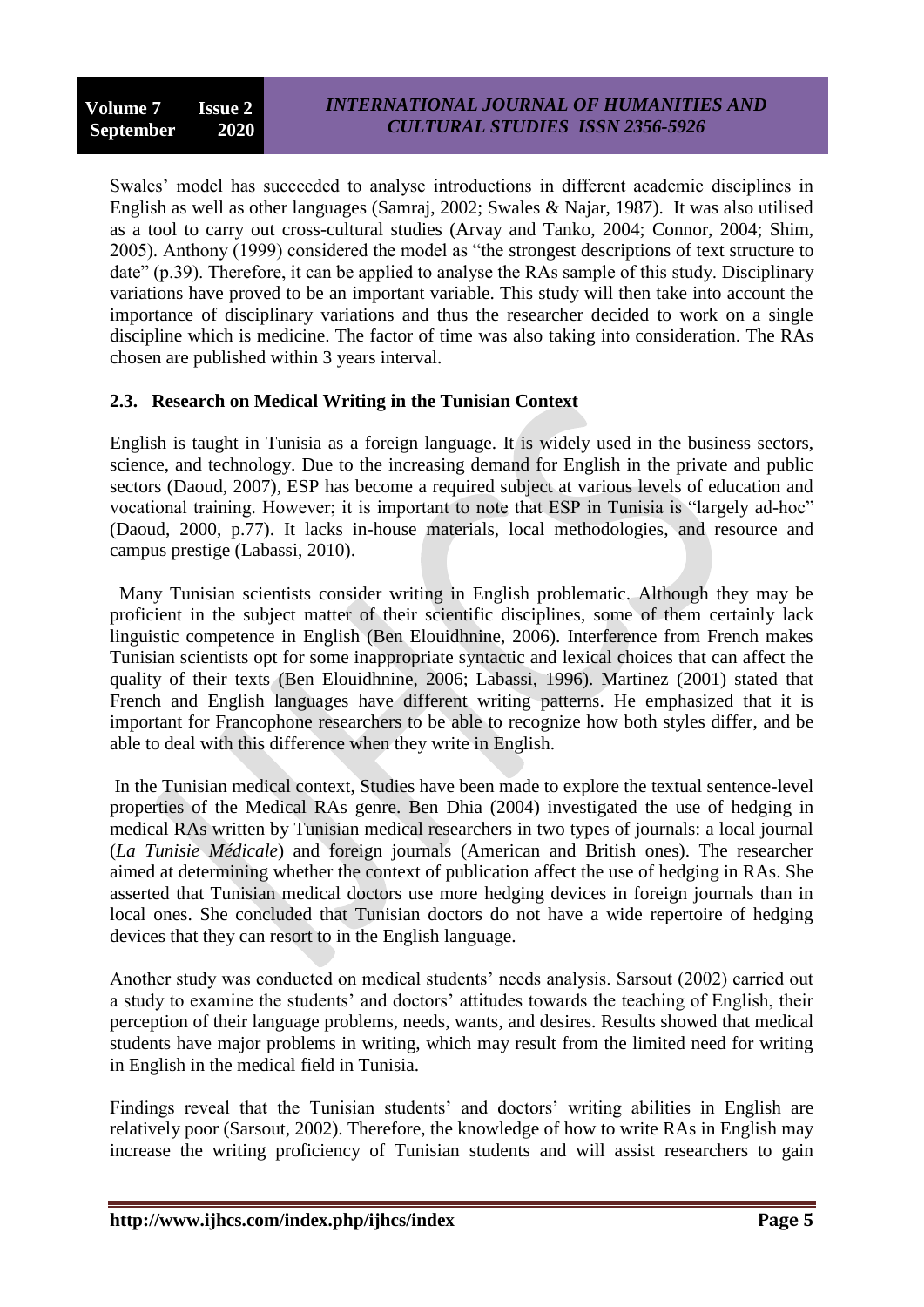recognition on the international stage, reach a wider audience and compete within the international scientific community.

#### **3. Methodology**

#### **3.1. Corpus Selection**

The sample of the study consists of 60 research articles. They are categorised into two groups: the first set of articles is published in *JAMA*, the other group of articles is published in *Tunis Med*. Each group is composed of 30 research articles. The two conditions required for the selection of journals from which the articles were chosen were first, to have a professional reputation, and second, to have free online accessibility. The general criteria of selection of the RAs were that all RAs have to be data-based, in the field of general medicine and published during a short period of time, a three years interval.

#### **3.2. Instruments**

Swales' (2004) CARS model of analyzing RA introductions was used as a template for studying the rhetorical divisions of the introductions (see Table 1).According to him, an introduction has to include three basic moves: "Move 1: Establishing a territory", "Move 2: Establishing a niche" and "Move 3: Presenting the present work". For the writer to establish the territory, he needs to indicate the importance of the research topic of the study. To establish a niche, one has to justify the present study. By presenting the actual research, the author needs to describe what her/his study is about. Each of these moves is composed of a series of steps or sub-moves.

Swales' model has been applied with great success in many previous studies. Anthony (1999) considers the model as "the strongest descriptions of text structure to date"  $(p.39)$ . To account for the significant changes made in the 2004 revision, the revised CARS model was applied in the present study to analyse RAs written in English and published in the journals of *JAMA*  and *Tunis Med*.

#### **Table 1**

*The Revised CARS Model (2004)*

| Move 1 | Establishing a territory (citation required) via<br>Topic generalization of increasing specificity                                                                                                                  |
|--------|---------------------------------------------------------------------------------------------------------------------------------------------------------------------------------------------------------------------|
| Move 2 | Establishing a niche (citation possible) via<br>Step $1A$ —Indicating a gap (or)<br>Step 1B — Adding to what is known<br>Step 2 (optional) — Presenting positive justification                                      |
| Move 3 | Presenting the present work (citation possible) via<br>Step 1 (obligatory) — Announcing present research descriptively and/or<br>purposively<br>Step $2^*$ (optional) —Presenting research questions or hypotheses. |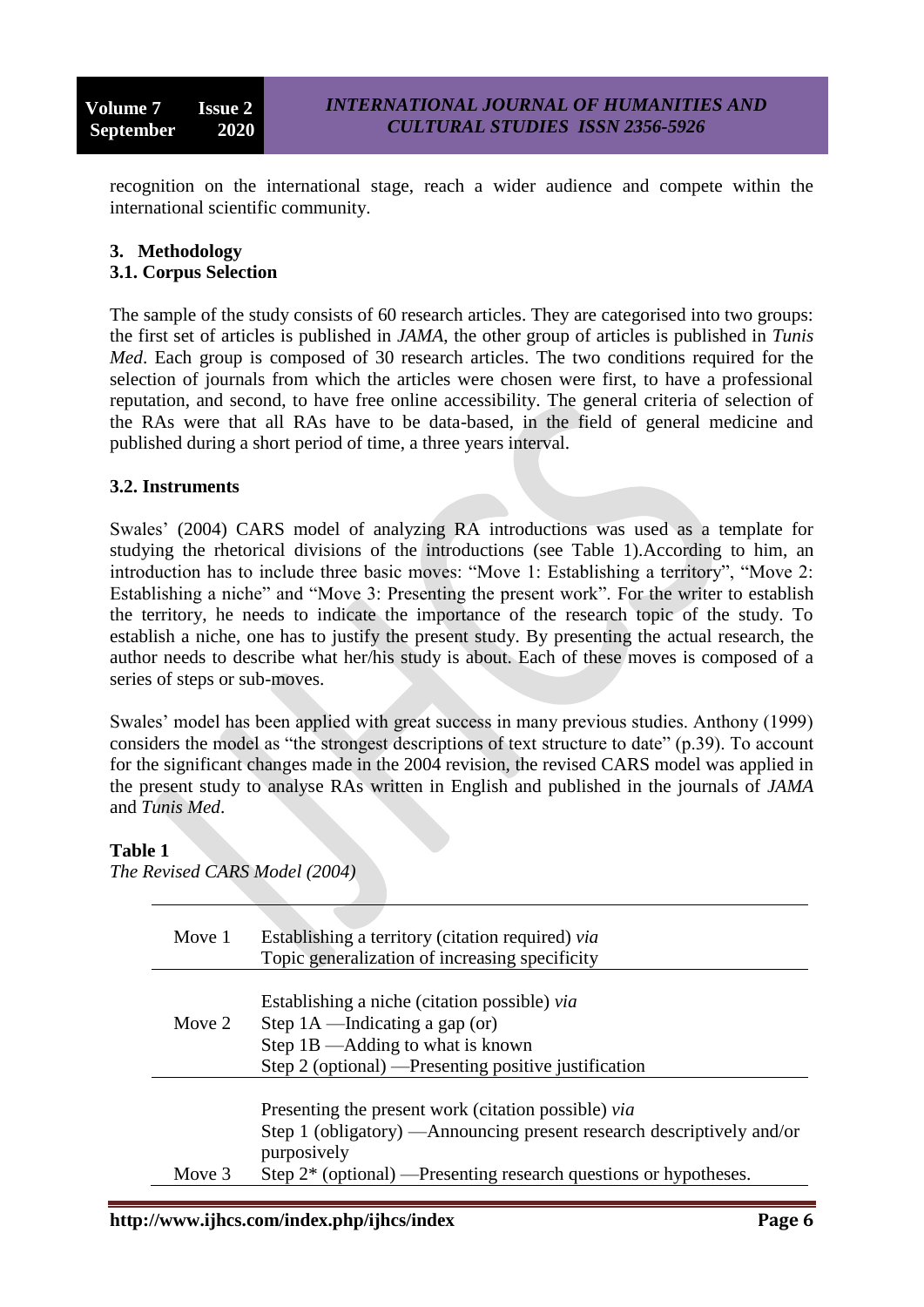Step 3\* (optional) —Definitional clarifications Step 4\* (optional) —Summarizing methods Step 5 (PISF\*\*) —Announcing principal outcomes Step 6 (PISF\*\*) —Stating the value of the present research Step7 (PISF\*\*) —Outlining the structure of the paper

*Notes:* possible recycling of increasing specific topics from Move1 to Move 2 (1A or B) \*Steps 2-4 are not only optional but less fixed in their order of occurrence than the others \*\*PISF: Probable in some fields, but unlikely in others.

Language experts do not have enough knowledge to evaluate the appropriateness of a determined construction, especially in specialized texts (Labassi, 1996). In this case, the use of the Subject Specialist Informant (SSI) is highly required. Two SSIs were consulted during this study. The first SSI was a former editor-in-chief of *La Tunisie Médicale*, the second one was a physician-scientist. The SSIs' comments were meant to bring some validity to the findings of the study. The remarks and answers of the SSIs were used during the analysis of the data and the discussion of the results.

### **3.3. Procedures**

The introductions were subjected to a genre analysis to identify their moves and steps. After that, the frequency of occurrence of the moves and steps identified was recorded. Then, a comparison between the type and the frequency of occurrence of the moves and steps present in each group of RA introductions was established. To identify the moves/ steps, the sentence was considered as the unit of analysis since each sentence can generally have an independent communicative purpose. The textual boundaries between the moves and steps were identified based on content and linguistic exponents. Moreover, due to the general pragmatic nature of move/step identification, each move/step was recognized with the help of other neighboring moves/steps.

The introductions were analyzed by the researcher twice with an interval of two weeks. The aim of the intra-rater reliability procedure was to check whether the same findings have been arrived at after practice. There were no significant discrepancies between the results of the first and final analysis which increases the reliability of the researcher's judgment and the research instrument used.

Before the actual research, and to obtain reliable and valid outcomes, the research instrument of this study was piloted. Swales' (2004) revised CARS model was used to identify the rhetorical organization of two research article introductions published in *JAMA* and *Tunis Med*. The main aims of this pilot study were to identify the rhetorical structure of the research article introductions published in the medical field, and to pre-determine the capability of the CARS model before the actual research has been conducted.

The two introductions used in the pilot study witnessed the presence of Move 1 three steps postulated originally in Swales (1990) initial CARS model. Thus, minor modifications were introduced to the 2004 revised CARS model, used in this study, before applying it on analysis of the RA introductions. Based on the pilot study findings, the researcher decided that Move 1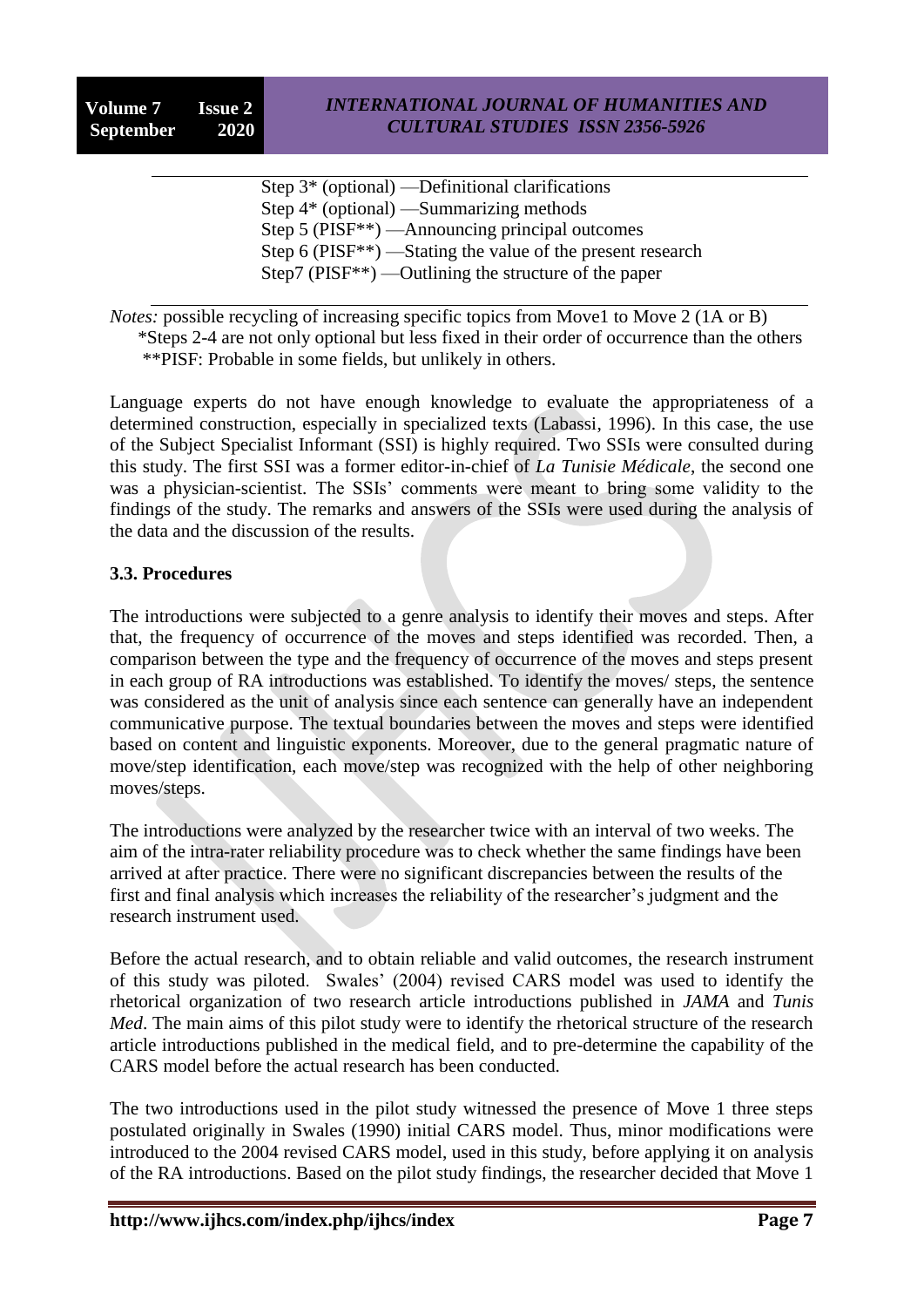should keep its three original steps postulated in Swales  $(1990)$ . The steps are "Step 1: Claiming centrality", "Step 2: Making Topic generalisation(s)" and "Step 3: Reviewing items of previous research".

#### **4. Results and Discussion 4.1. Differences and Similarities between the two Groups at the Macro- Structure Level**

The two groups were more or less similar in the employment of the three moves (see Table 2). Move 1 and Move 3 were employed in all RA introductions published in *JAMA* and were found each in 29 introductions in the *Tunis Med* corpus. The major difference between the two groups lies on Move 2 frequency of occurrence. Move 2 occurred in 25 introductions (83.3%) in *JAMA* corpus whilst it was present in only 15 introductions (50%) in *Tunis Med* group. Therefore, the *JAMA* group is found to be the closest group to the CARS model at the level of move occurrence.

The two groups were found to be different in their move length (see Table 2). Move 1 was the lengthiest move among the three, taking up about 2/3 of the total number of sentences in the introductions published in both groups. Move 2 and Move 3 have different lengths in both corpora. The *JAMA* group gave a more balanced weight between Move 2 and Move 3 (17.97% and 15.36% of the sentences in *JAMA* corpus respectively). However, the *Tunis Med* group gave more weight to Move 3 (15.98%) of the sentences in the entire corpus than Move 2 (9.42%). Niche establishment took more space in RA introductions published in *JAMA* than the RA introductions published in *Tunis Med*.

The SSIs also stated that Move1 takes the major part of the RA introductions in the medical field. Medical researchers seem to be obliged to do much rhetorical work to establish their research territory. This is in contrast with Anthony's (1999) study of software engineering RA introductions. He found that while software engineers also pay a lot of attention to the territorial establishment (36% of the total length), they seem to put more emphasis on Move 3 (46% of the total length). This contrast between Anthony's (1999) study and the findings of the actual research gives support to the disciplinary variations in the writing conventions of the same genre.

| Number of Moves in RA Introductions Published in JAMA and Tunis Med |                                     |        |        |        |          |  |  |  |
|---------------------------------------------------------------------|-------------------------------------|--------|--------|--------|----------|--|--|--|
|                                                                     |                                     | Move 1 | Move 2 | Move 3 | $NA*$    |  |  |  |
| <b>JAMA</b>                                                         | Total $(N=30)$                      | 30     | 25     | 30     |          |  |  |  |
|                                                                     | Percentage %                        | 100    | 83.3   | 100    | 3.3      |  |  |  |
|                                                                     | Total number of sentences $(N=345)$ | 229    | 62     | 53     |          |  |  |  |
|                                                                     | Percentage %                        | 66.37  | 17.97  | 15.36  | 0.28     |  |  |  |
| Tunis<br>Med                                                        | Total $(N=30)$                      | 29     | 15     | 29     | $\Omega$ |  |  |  |
|                                                                     | Percentage %                        | 96.66  | 50     | 96.66  | $\theta$ |  |  |  |
|                                                                     | Total number of sentences $(N=244)$ | 182    | 23     | 39     | $\Omega$ |  |  |  |

### **Table 2**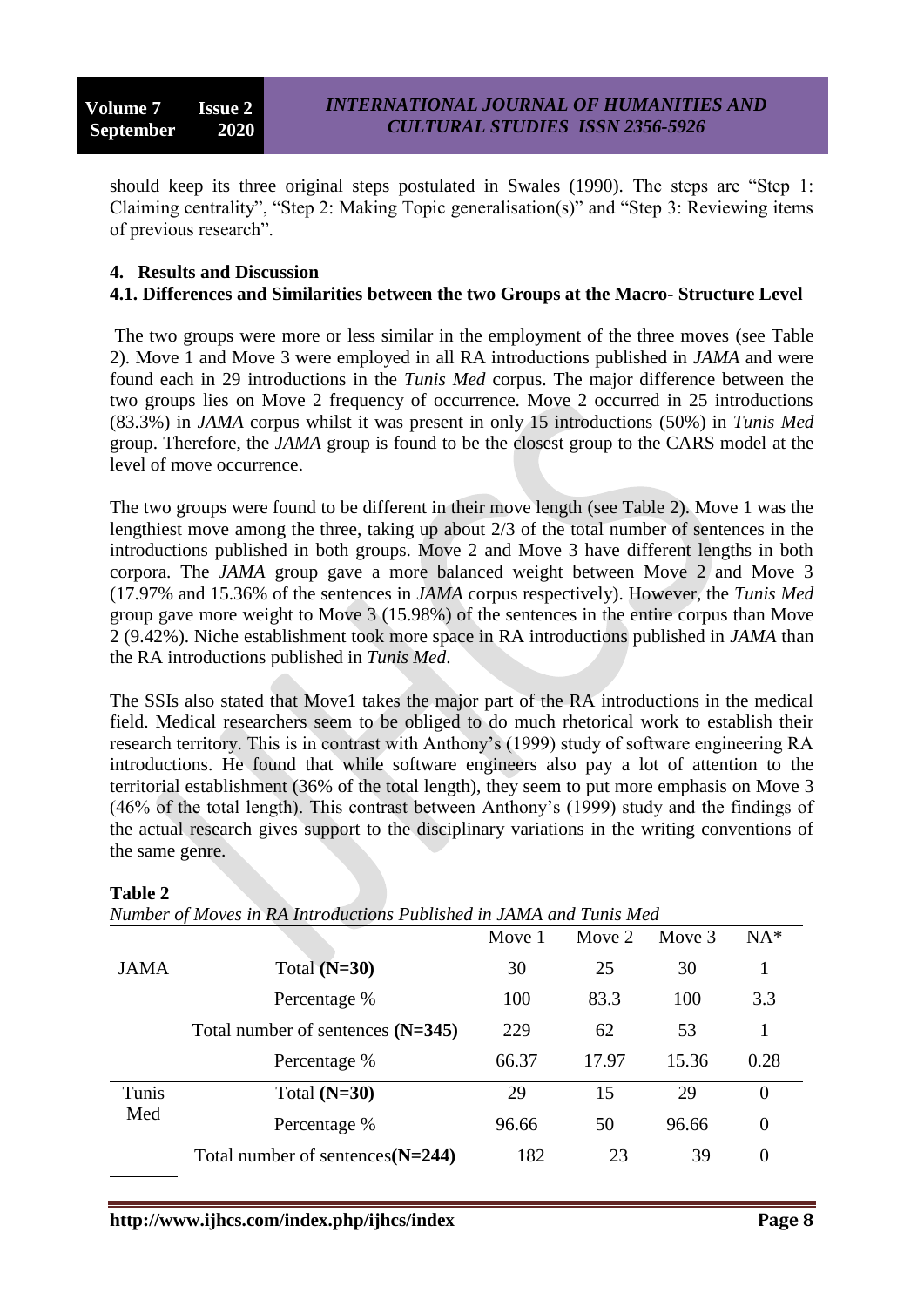| <b>Volume 7</b> Issue 2  <br>September 2020 | <b>INTERNATIONAL JOURNAL OF HUMANITIES AND</b><br><b>CULTURAL STUDIES ISSN 2356-5926</b> |       |      |       |  |  |
|---------------------------------------------|------------------------------------------------------------------------------------------|-------|------|-------|--|--|
|                                             | Percentage %                                                                             | 74.59 | 9.42 | 15.98 |  |  |

\*Note: NA refers to the sentences that are inapplicable to the CARS model

#### **4.2.Differences and Similarities between the two Groups at the Micro- Structure Level**

The comparison between the RA introductions published in *JAMA* and *Tunis Med* reveals several similarities and differences at the level of steps. In the following sections, examples of each step and move will be provided. The linguistic signals used to express the moves and the steps in the examples are highlighted in bold and are my emphasis. The references in the original text are replaced by [R].

### **4.2.1. Move1 Step1: "Claiming Centrality"**

Step 1 expresses the importance of the object studied as a major obstacle to natural development or as an important factor that may affect society members. In both groups, Step1 was used in almost half of the introductions. Step1 was found to be used in 12 introductions in the RA introductions published in *JAMA* (40%) compared to 15 in the other group of articles (50%) (see Figure 1). The percentage of use of Step 1 was also similar in both groups. Step 1 took 6.55% of the sentences of the entire move in *JAMA* group compared to 9.89% in *Tunis Med* group. It was realised by several lexical components such as amplifiers *(well),* adjectives *(serious, leading),* adverbs *(profoundly)* and noun phrases like: *(problem, challenge, cause of death*). Step 1 is best expressed in the following examples.

- 1. Pneumonia is **the leading cause of** childhood **death** in Sub-Saharan Africa.
- 2. Neonatal mortality (NM) remains **a major public health problem** in developing...

Swales (1990) suggested that, in the medical field, it may be unnecessary to highlight the importance of the research topic especially if it is well-known among the professional readers of the field. The SSIs supported the previous claim. They argued that researchers do not need to claim the centrality of the research topic of their studies. They asserted that the readers of the medical RAs are students and researchers from the medical field who already have a particular interest in the RA topic.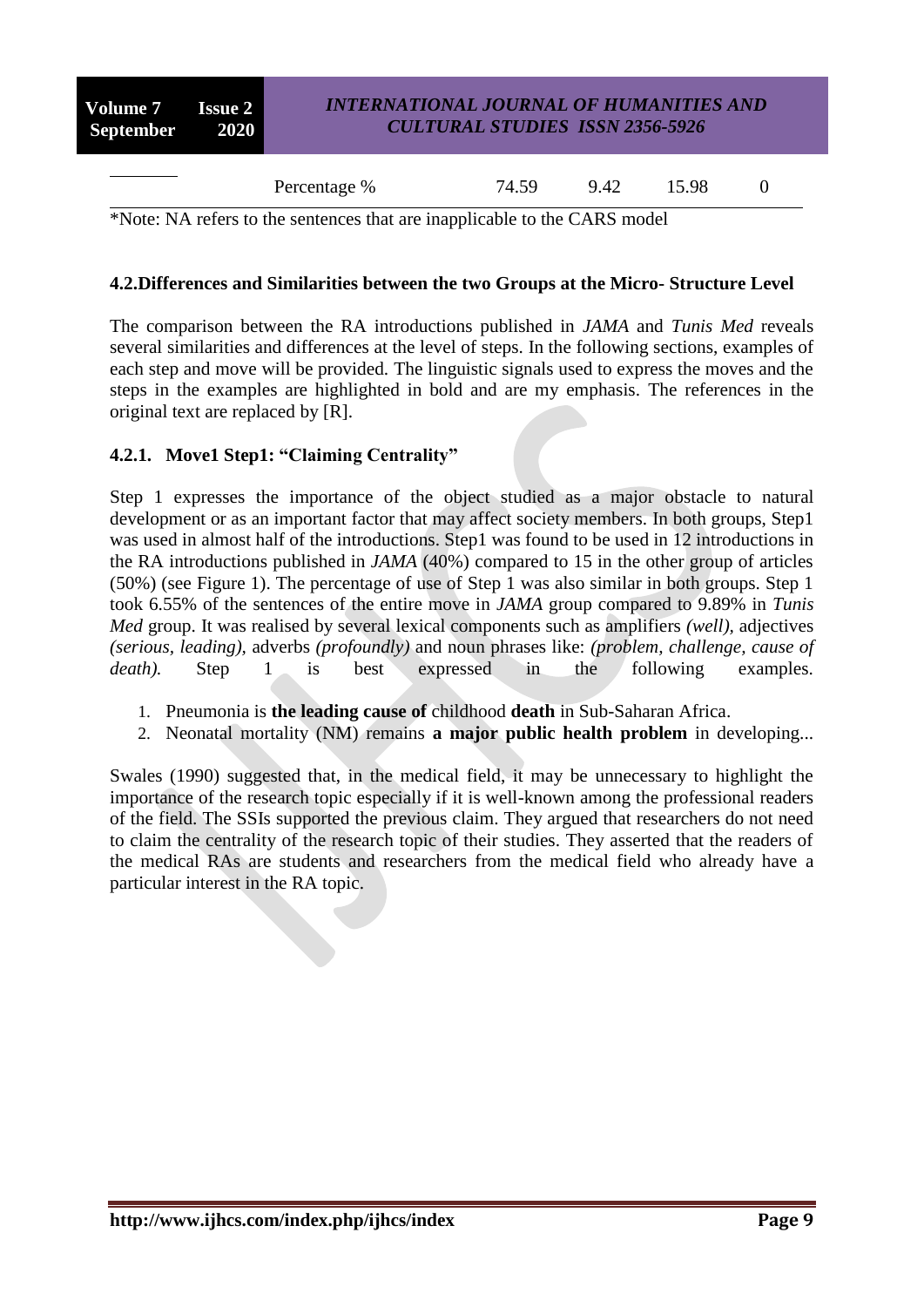

**Figure 1.**The rhetorical steps of Move 1 weighted by the frequency of occurrence in *JAMA* and *Tunis Med* groups

## **4.2.2. Move 1 Step 2: "Making topic generalisation (s)"**

"Step 2: Making topic generalisation (s)" makes statements about knowledge or phenomena. It offers general knowledge without providing any source. Althoughthis step was not used in the entire corpus of this study, it was used more frequently than "Step 1: Claiming centrality" (see Figure 1). Step 2 took the initial position in many introductions. The SSIs confirmed this finding by stating that medical RA introductions can either begin by "Step 1: Claiming centrality" or "Step2: Making topic generalisation (s)". Step 2 was found in 27 (90%) RA introductions published in *Tunis Med* and 24 (80%) RA introductions published in *JAMA* (see Figure 1). Two examples of Step 2 are given below:

- 3. First, **the pattern** of KRAS mutations **is** tumour-type specific.
- 4. This cancer remains **the most common** non skin epithelial malignancy in USA men.

In some introductions, it was difficult to determine whether some sentences function as "Step 2: Making topic generalisation  $(s)$ " or "Step 3: Reviewing items of previous research". The use of metadiscourse markers in the introductions is the most essential factor in facilitating the process of Move/ Step identification. However, metadiscourse signals can sometimes be misleading. This phenomenon is better highlighted in the following example

5. **Further investigation has shown that** TMR provides a rich source of motor control information.

This sentence was given different ratings during the two analyses. In the beginning, the researcher thought it functions as "Step 3: Reviewing items of previous research", because it contains the following reporting verb *"has shown"* and the common noun *"investigation".* These linguistic markers are commonly used to realize Move 1- Step 3. However, the researcher decided that this sentence cannot function as Step 3 for mainly two reasons. First, the sentence does not contain references so it can not belong to Step 3. Second, in this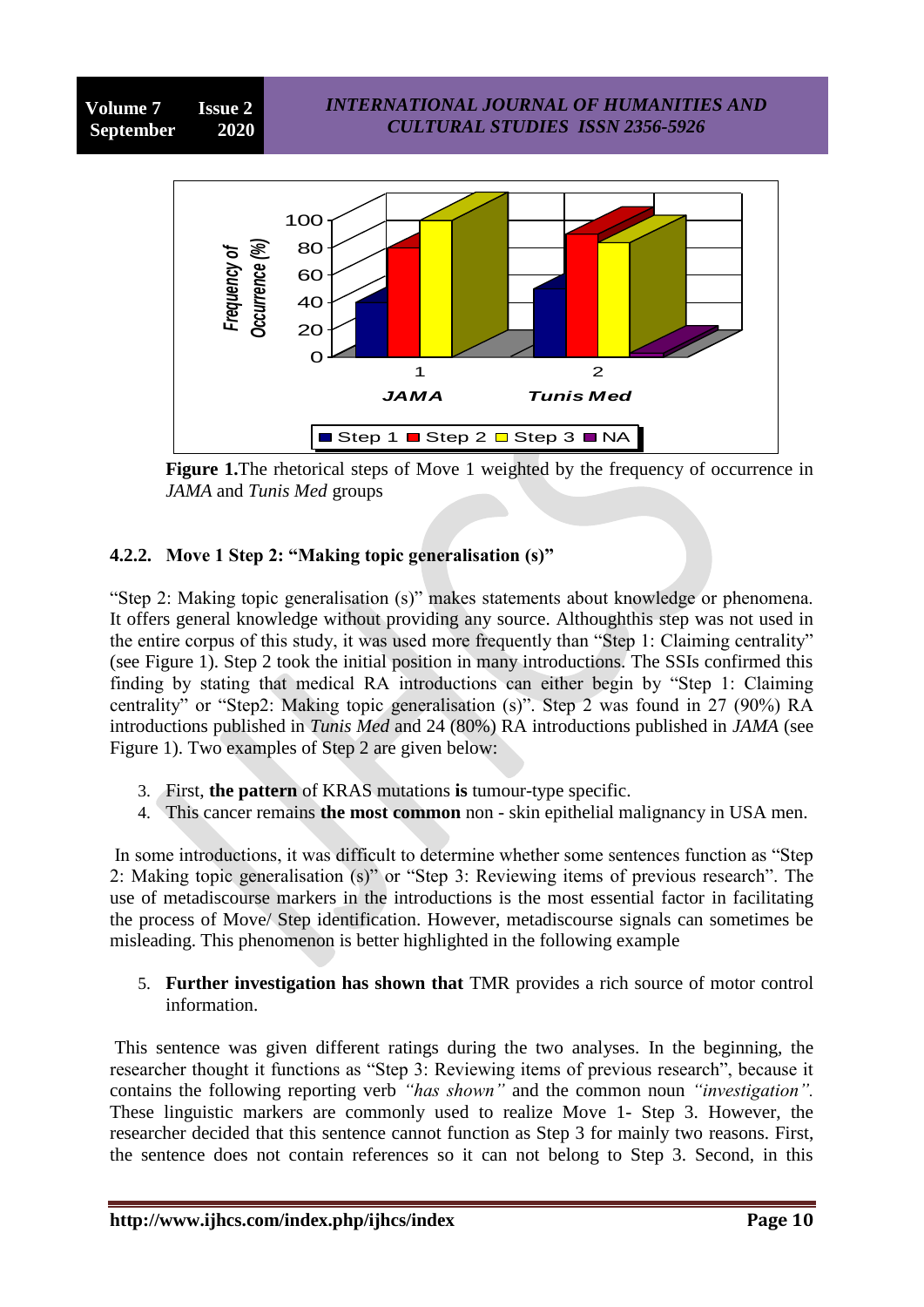sentence, the author makes a statement about a fact generally known to the public and therefore, does not need a reference.

### **4.2.3. Move 1 Step 3: "Reviewing items of previous research"**

By reviewing items of previous research, the authors of the RAs report the findings of other researchers. Step 3 was found in 25 (83.3%) RA introductions published in *Tunis Med* and in all the RA introductions published in *JAMA* (see Figure 1). Step 3 was cyclic in both groups, it was repeated more than once in many introductions. Though Step 3 was found in the two groups with similar rate, the weight given to this step was found to be different: the *Tunis Med* group employ this step in 87 out of 182 sentences in Move1 (47.56%) compared to 144 out of 229 sentences (62.88%) in *JAMA* group.A SSIstated that the reluctance of Tunisian researchers to review previous literature may be due to the lack of bibliographic sources in Tunisia.

The same types of citation were used in both groups. The two groups utilized the non-integral and non-reporting combination most of the time. This result conforms to Swales' (1990) observations about the frequent use of non-integral and non-reporting types in RAs in the medical field. Citations were characterised by the use of reporting verbs like *(argue, have found, report, show)*and common nouns like *(studies, trials, survey, research)*. Here are some instances of citations as an example.

- 6. **Mitchell et al** [R] **report** that more than one-third of nursing home ...
- 7. **Several studies**[R] **have found** that consumption of fish, the primary dietary source of omega-3 fatty acids, is associated with...

### **4.2.4. Move 2: "Establishing a niche"**

Typically, the main goal of this move is to create a space for the present research. The basic premise is that the literature is incomplete concerning the present topic as attested by the identified niche. The majority of the introductions in the two corpora used "Step1A: indicating a gap" to realize Move 2. The authors of the RA introductions published in *JAMA* realised Move 2 through the following steps (Step 1A, Step 2) and strategies (Logical conclusion, Problem raising, Expressing needs) (see Figure 2). However, the *Tunis Med* corpus is much more homogenous featuring Move 2 in only Step 1A and two strategies (Expressing needs and Logical conclusion).

Move 2 was signalled by lexical words like contradiction connectors *(however)*, verb phrases *(limit, reduce)*, adjectives *(poor, limited, inconclusive)*, adverbs *(notoriously, too)*, negation components *(not, little)*, and quantifiers *(few)*. These linguistic signals belonged to different syntactic categories; but they nevertheless shared the same semantic category of negative evaluation. Examples of Move 2 are given below. The writer establishes his niche through the use of "Expressing needs" and "Logical conclusion" strategies (example 8 and 9 respectively).

8. Given the prevalence and morbidity of bronchiolitis, an effective therapy **is needed.**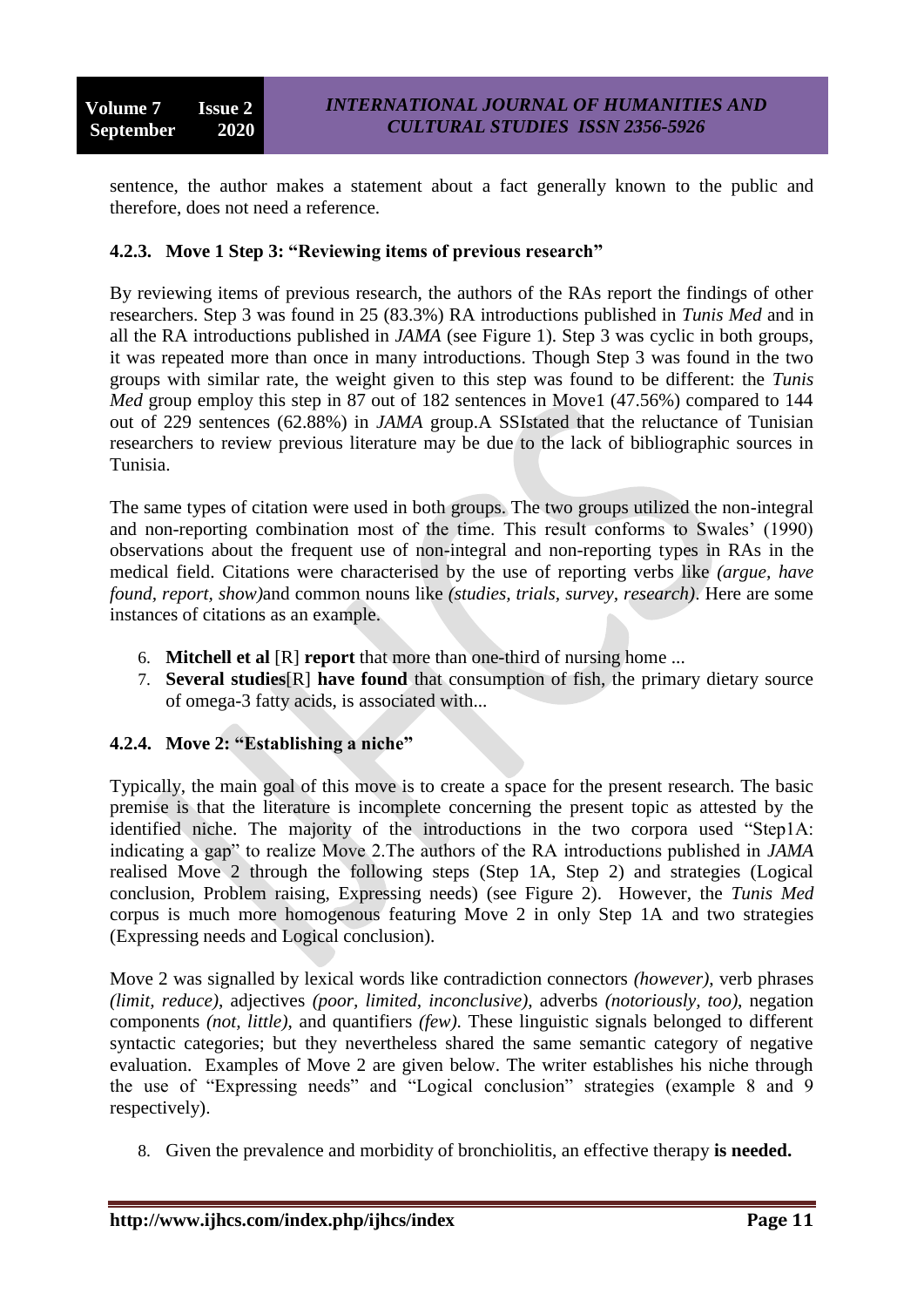### **Volume 7 Issue 2 September 2020**

9. We **reasoned then** that associations may be detected when analyzing a greater sample and considering the histoprognostical parameters (EE grade, Lymph node invasion) of cancer.

In the RA introductions, the gap in previous research is expressed differently in both groups. As mentioned previously, the literature was given the highest weight in *JAMA* corpus. Authors of *JAMA* group indicated their gap by criticising the research instruments and findings of previous studies (example 10). On the other hand, the *Tunis Med* group cited very little from previous literature. The gap is indicated by highlighting the limitations of the diagnosis and treatments of a given disease. The gap is also expressed in real-world rather than in previous research (example 11).

- 10. Standard non experimental studies of anemia management are subject to **strong confounding** by indication bias because ESA and iron doses are adjusted frequently in response to indications that are incompletely ascertained in available data [R].
- 11. The use of bronchodilators to treat children with bronchiolitis remains **controversial.**



Figure 2. The rhetorical steps and strategies of Move 2 weighted by the frequency of occurrence in *JAMA* and *Tunis Med* groups

Previous research claimed that avoiding the criticism of other studies is justified by the influence of the "critique culture". Ahmad (1997) asserts that Malaysian authors do not criticise the work of previous researchers in order not to be too bold or aggressive in making a claim. In English-speaking scientific community, it is vital for an academic or a scientist to provide critical comments and evaluations for the work of other researchers. Therefore, being critical in one's study is a positive trait that enables scientists to acquire recognition of their achievements and thus forces the progress of the discipline they work in (Kanoksilapatham, 2007).

The former editor-in-chief of *la Tunisie Médicale* asserted that indicating a gap is the most problematic strategy for Tunisian medical researchers. He declared that Tunisian medical scholars do not identify the gap in previous research because they ignore the writing conventions of the RA genre, and if they identify the gap, they cannot express it appropriately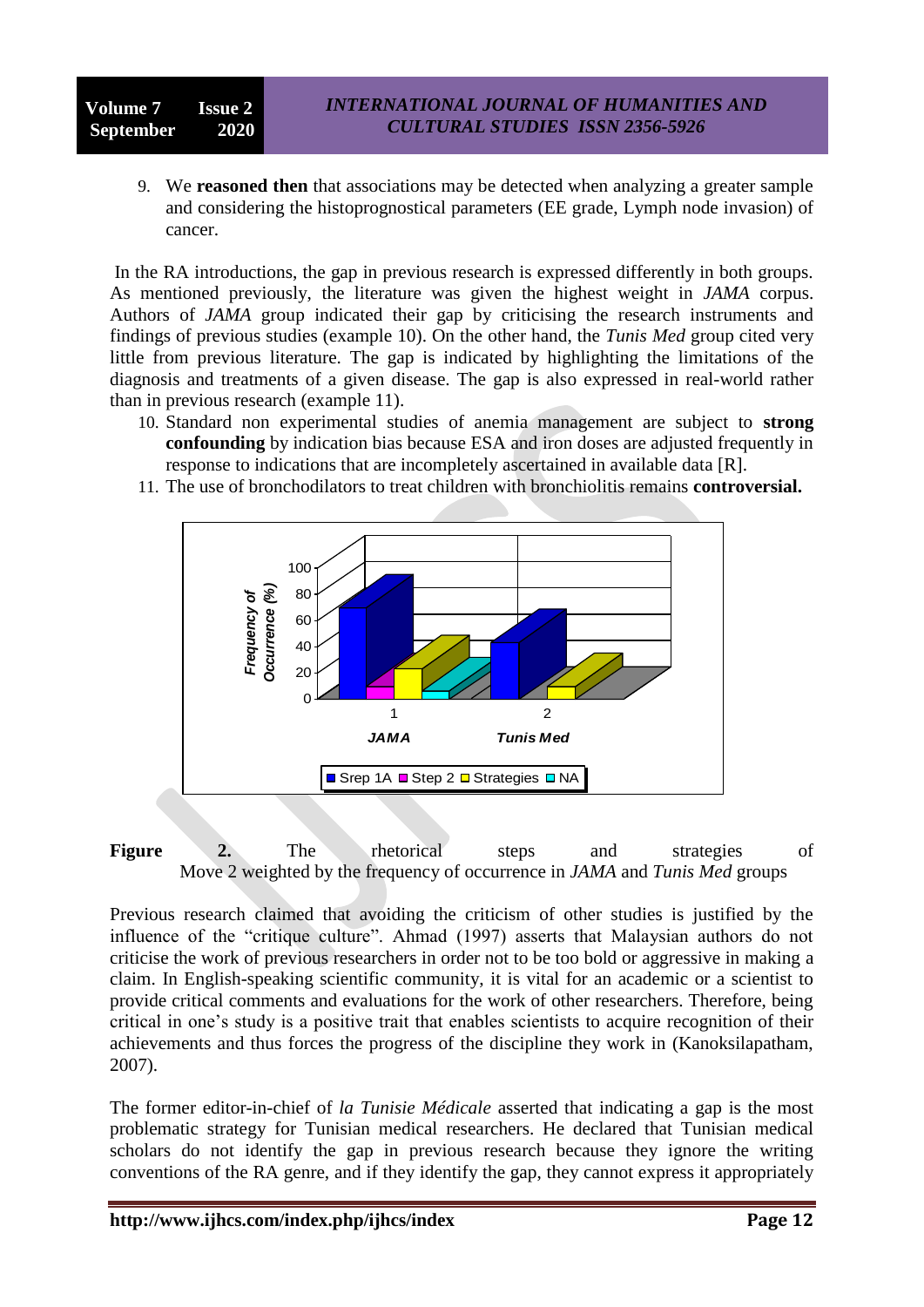because of their poor writing abilities in English. He insisted that writing in a foreign language makes expressing the gap more difficult for non-native speakers of English.

### **4.2.5. Move 3: "Presenting the present work"**

The only similarity exhibited between the two groups at the level of Move 3 is that only "Step 1: Announcing present research descriptively and/or purposively" and "Step 3: Definitional clarifications" were realized in both groups of RA introductions. Unlike the authors of RA introductions published in *Tunis Med*, writers of RA introductions published in *JAMA* present their work using several steps (see Figure 3).

"Step 6: Stating the value of the present research" and "Step 7: Outlining the structure of the paper" postulated in Swales (2004)'model are not present in either group. Therefore, they seem to be not applicable to the medical field.

The findings revealed that the only obligatory step to be found in all the RA introductions published in both groups is "Step 1: Announcing present research descriptively and/or purposively‖. Swales (1990, 2004) noted that Step 1 is an obligatory element in a RA



**Figure 3***.* The rhetorical steps of Move 3 weighted by the frequency of occurrence in *JAMA*  and *Tunis Med groups.*

This is also consistent with the SSIs observations. They declared that Step 1 is an obligatory step in any medical RA introduction. Though the *JAMA* group employed a degree of variations to present the objectives of their studies (examples 12 and 13), the authors in *Tunis Med* corpus employed a rather monotonous strategy in announcing the purposes of their research *"the (purpose /aim/ objective) of (our/ the/ this) (study) is /was"* (example 14). Three examples of Move 3 Step 1 are given below:

- 12. **Our objective was** to show the variation and identify characteristics of acute care hospitals...
- 13. **We studied** the association of this p.G13D mutation with outcome after cetuximab treatment in a pooled data set of 579 patients....
- 14. Thus, **the aim of the present study was** to precise the ....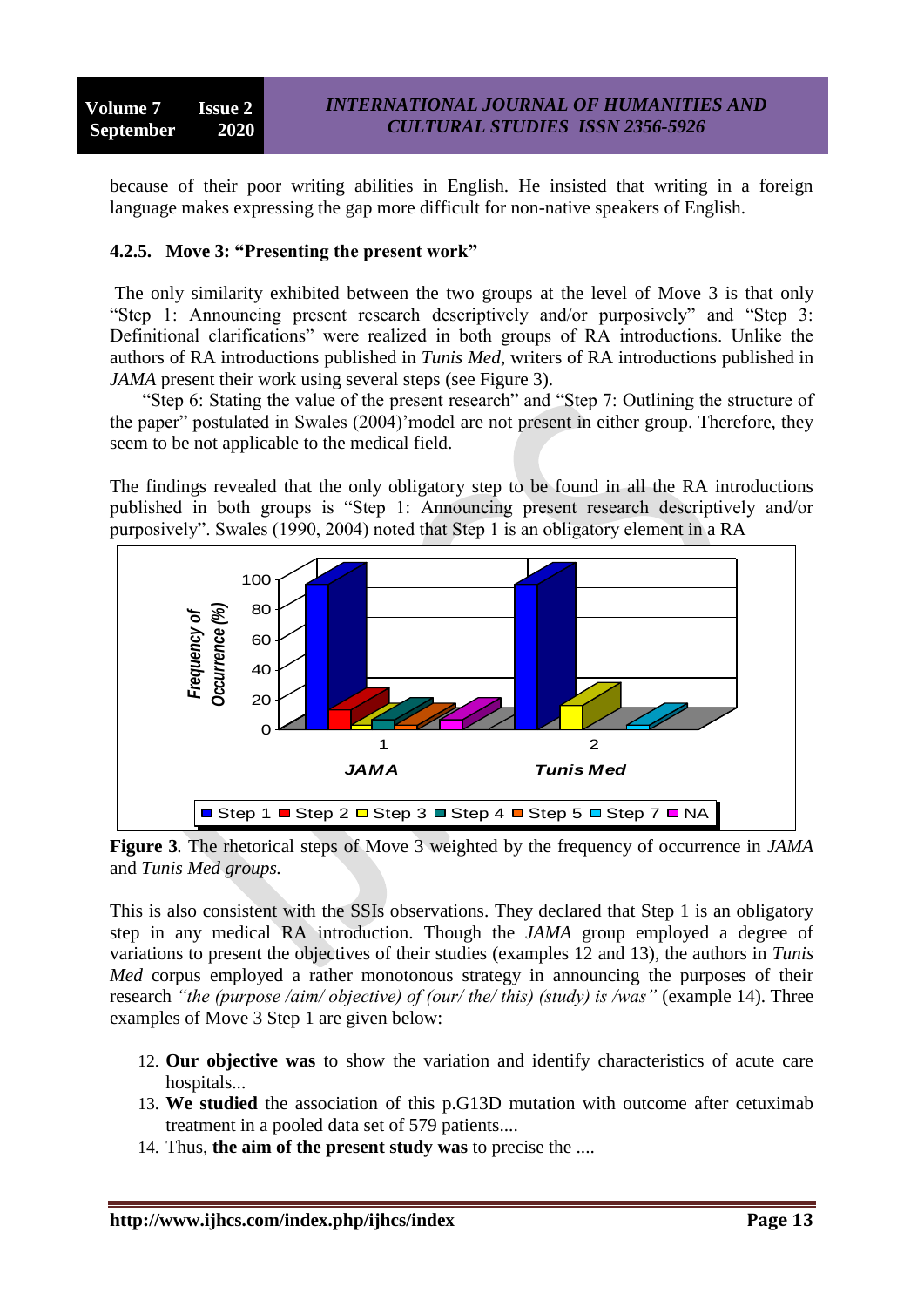Swales (2004) stated that "Step 3: Definitional clarifications" is not only optional but also less fixed in its order of occurrence than the other steps. "Step 3: Definitional clarifications" occurred in five RA introductions published in *Tunis Med* and was, surprisingly, placed at the very beginning of four introductions. The SSIs asserted that there is no need to provide definitions of technical terms, because the potential readers of medical RAs are normally medical students and researchers that are familiar with the specialized vocabulary of the medical field. They stated that this step, if it will ever occur, has to be placed at the beginning or in the middle of the introduction. An example of this step is given below:

15. Plummer-Vinson syndrome, also known as Paterson Kelly syndrome and sideropenic dysphagia, refers to the constellation of dysphgia, iron-deficiency anemia, and esophageal webs.

### **5. Conclusion**

This study was carried out to compare RA introductions written in English and published in *JAMA* with those published in *Tunis Med*. The main objective of the study was to determine whether the cultural context of publication can affect the rhetorical structure of the medical RA introductions. The CARS (2004) model was utilised as a tool of analysis.

Although the two sets of RAs belong to two different contexts of publication, the rhetorical structure of both groups was more or less similar at the level of Move 1. The two groups featured the presence of the three steps of Move 1. Step1 was not present in all the introductions in both corpora. As such, this step seemed not to be frequently employed in the medical field. RA introductions published in *JAMA* provided more space to "Step 3: Reviewing items of previous research<sup>"</sup>. The authors of *JAMA* mainly reported and criticised the findings of previous research. Tunisian doctors, however, utilized citations to emphasize the statements of facts they gave.

The rhetorical organisations of both groups were different at the level of Move 2. This move was not present in all the RA introductions in both groups, however, It was absent from half of the RA introductions published in *Tunis Med*. *JAMA* authors employed two of the steps postulated in CARS model to establish their niche. They also used some of the strategies proposed by Swales (1990). In some introductions, the authors realised Move 2 by simply highlighting the importance of their research topic. *Tunis Med* group was rather homogeneous, featuring the presence of only one step of the CARS model and few strategies. *JAMA* and *Tunis Med* authors realised their gaps differently. While *JAMA* authors criticised findings of previous research, *Tunis Med* authors tended to criticise the medical treatments and procedures used in real world.

Move 3 was not realised in both groups through all the steps postulated in the CARS (2004) model. Researchers in both groups occupied their niche by mainly announcing the objectives of their research work (Step1). In some cases, *JAMA* authors occupied their niche by presenting the research questions and/or hypotheses of their work (Step2). "Step  $3$ : Definitional clarifications" occurred scarcely in *Tunis Med* group. "Step 4: Summarizing methods" was not frequently employed in JAMA sample. This step was sometimes followed by a justification of the methodology used.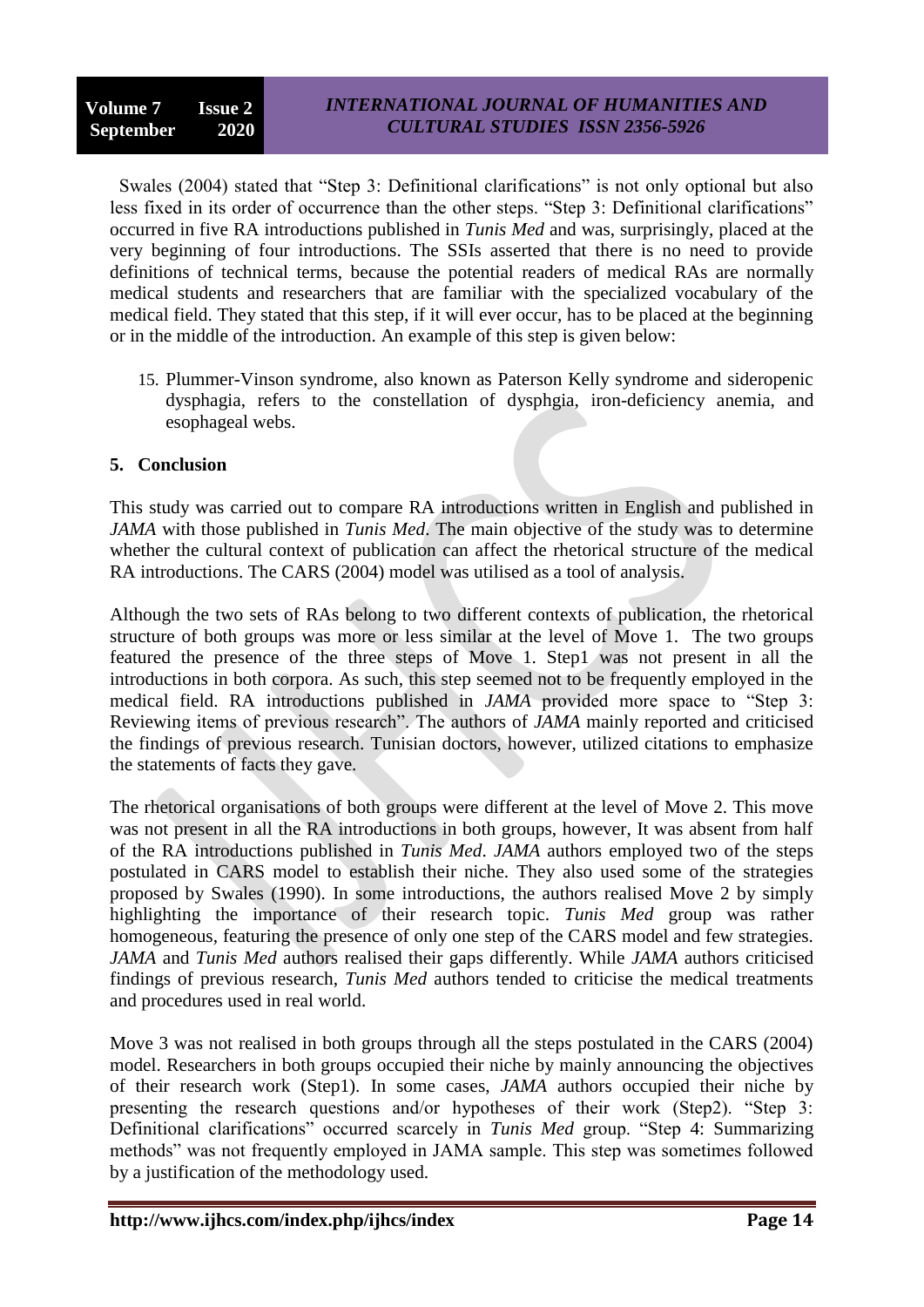### **6. Implications of the Study**

The results of this study are compelling to make valuable suggestions to Tunisian doctors who might seek to publish their works in foreign prestigious journals. Tunisian researchers who are unfamiliar with the generic conventions of writing RA introductions in the medical field can use the CARS model to determine the rhetorical organisation of the RA introduction. The results of the study revealed that Tunisian researchers do not establish a niche for their studies. Using the CARS model when writing a RA introduction will, therefore, help Tunisian doctors determine the major components of a RA introduction.

Ameliorating the rhetorical as well as the linguistic aspects of the RAs published in *La Tunisie Médicale* can be achieved through including an applied linguist in the scientific committee. Applied linguists can play a vital role during the procedure of articles evaluation. At the linguistic and grammatical level, applied linguists can spot the errors that occur in the RAs at the surface level. At the rhetorical level, they can provide valuable advice on the rhetorical structure of a medical RA and, thus, help to ameliorate the quality of the RAs at the level of rhetorical organisation.

The analysis of the rhetorical structure of research articles published in the Tunisian and American scientific communities may reveal the differences between the writing styles of the two different cultural contexts. These differences may be useful in teaching English in Tunisia. Contrastive rhetoric in EFL situations can have an impact on the non-native teachers' understanding of writing and their professional development. A teacher, who knows of genre variations across cultures and/or disciplines, can successfully intervene in the language learning process of her/his students. She/he will raise their awareness about the cross-cultural differences in text characteristics and reader expectations.

The results of this study can be applied to teaching ESP in Tunisia. The study identified the rhetorical organisation of RAs written in the medical field which will offer medical students the basic knowledge on how to construct their medical article introductions. For the students to write appropriately, they need to be aware of the conventional style of a given genre. The comparison drawn from the analysis of the RA introductions published in two different cultural contexts is also of vital importance to medical students. It will enhance students' sensitiveness to the rhetorical variation of a specific genre from one culture to another.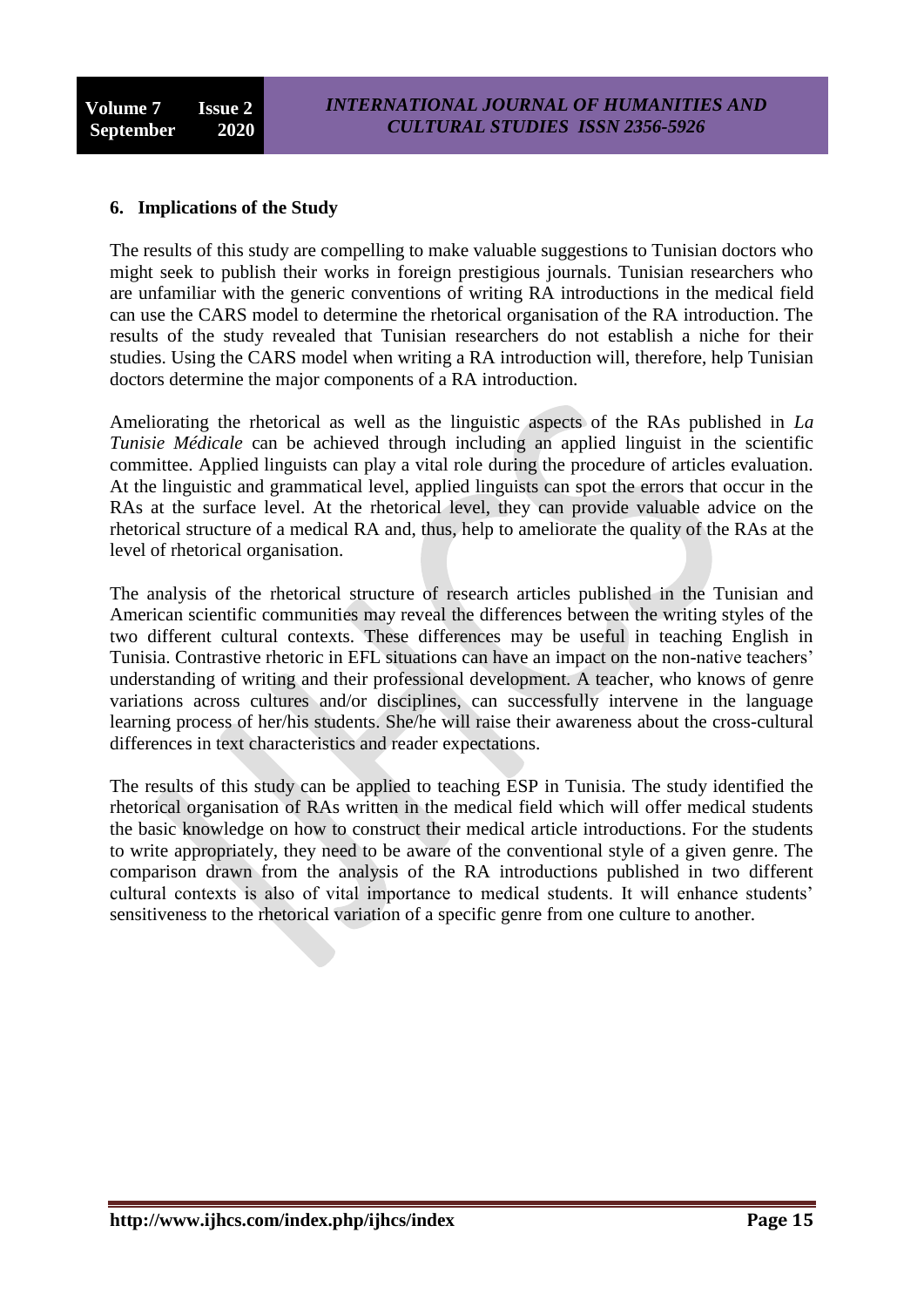#### **References**

- Ahmad, U. (1997). Research article introductions in Malay: rhetoric in an emerging research community. In A. Duszak (Ed.), *Culture and Styles in Academic Discourse* (pp. 273- 303). Berlin: De Gruyter.
- Anthony, L. (1999). Writing research article introductions in software engineering: How accurate is a standard model?. *IEEE Transactions on Professional Communication*,*42*   $(1)$ , 38 - 46.
- Arvay, A., & Tanko, G. (2004). A contrastive analysis of English and Hungarian theoretical research article introductions. *IRAL, 24* (1), 71-100.
- Ben Dhia, N. (2004*)*.Hedging in Medical Research Articles: A cross cultural pragmatic account. Unpublished DEA Thesis. Tunis : University of Carthage.
- Ben Elouidhnine, H. (2006). A generic Study of Scientific Research Articles Written in English by Tunisian Teacher Physicists: Some Issues and Their Remedies. Unpublished MA Thesis. Tunis: University of Carthage.
- Bhatia, V. K. (1993). *Analyzing genre: language use in professional setting*. New York: Longman.
- Bruce, I. (2009). Results sections in sociology and organic chemistry articles: A genre analysis. *English for Specific Purposes, 28* (2), 105-124.
- Casanave, C. P. (2004). *Controversies in second language writing: Dilemmas and decisions in research and instruction*. Ann Arbor: University of Michigan Press.
- Čmejrková, S. (1996). Academic writing in Czech and English. In E. Ventola & A. Mauranen (Eds.), *Academic Writing: Intercultural and Textual Issues* (pp. 137-152). Philadelphia: John Benjamins.
- Čmejrková, S., & Danes, F. (1997). Academic writing and cultural identity: The case of Czech academic writing. In A. Duszak (Ed.), *Culture and Styles of Academic Discourse* (pp. 40-62). New York: Mouton de Gruyter.
- Connor, U. (2004). Intercultural rhetoric research: Beyond texts. *Journal of English for Academic Purposes, 3* (4), 291-304.
- Daoud, M. (2000). LSP in North Africa: Status, problems and challenges. *Annual Review of Applied Linguistics*, *20*, 77-96.
- Daoud, M. (2007). The language situation in Tunisia. In R. Kaplan & R. Baldauf (Eds.), *Language planning and policy in Africa* (pp. 256-277). New York: Multilingual Matters.
- Fallahi, M. M., & Erzi, M. (2003). Genre analysis in language teaching: An investigation of the structure of the discussion section of language-teaching-journal articles. *Iranian Journal of Applied Linguistics*, *6*(1), 69-81.
- Flowerdew, J. (2001). Attitudes of journal editors to non-native speaker contributions. *TESOL Quarterly, 35*(1), 121-150.
- Jogthong, C. (2001). Research article introductions in Thai: Genre analysis of academic writing. Unpublished Doctoral Dissertation. West Virginia: University of West Virginia.
- Kanoksilapatham, B. (2007). Rhetorical moves in biochemistry research articles. In D. Biber, U.Connor & T. Upton (Eds.), *Discourse on the Move: Using Corpus Analysis to Describe Discourse Structure* (pp. 73–119). Amsterdam/Philadelphia: John Benjamins.
- Labassi, T. (1996). A genre-based analysis of nonnative chemistry research article introductions. Unpublished DEA Thesis. Tunis : University of Tunis.
- Labassi, T. (2010). Two ESP projects under the test of time: The case of Brazil and Tunisia. *English for Specific Purposes,29* (1), 19-29.